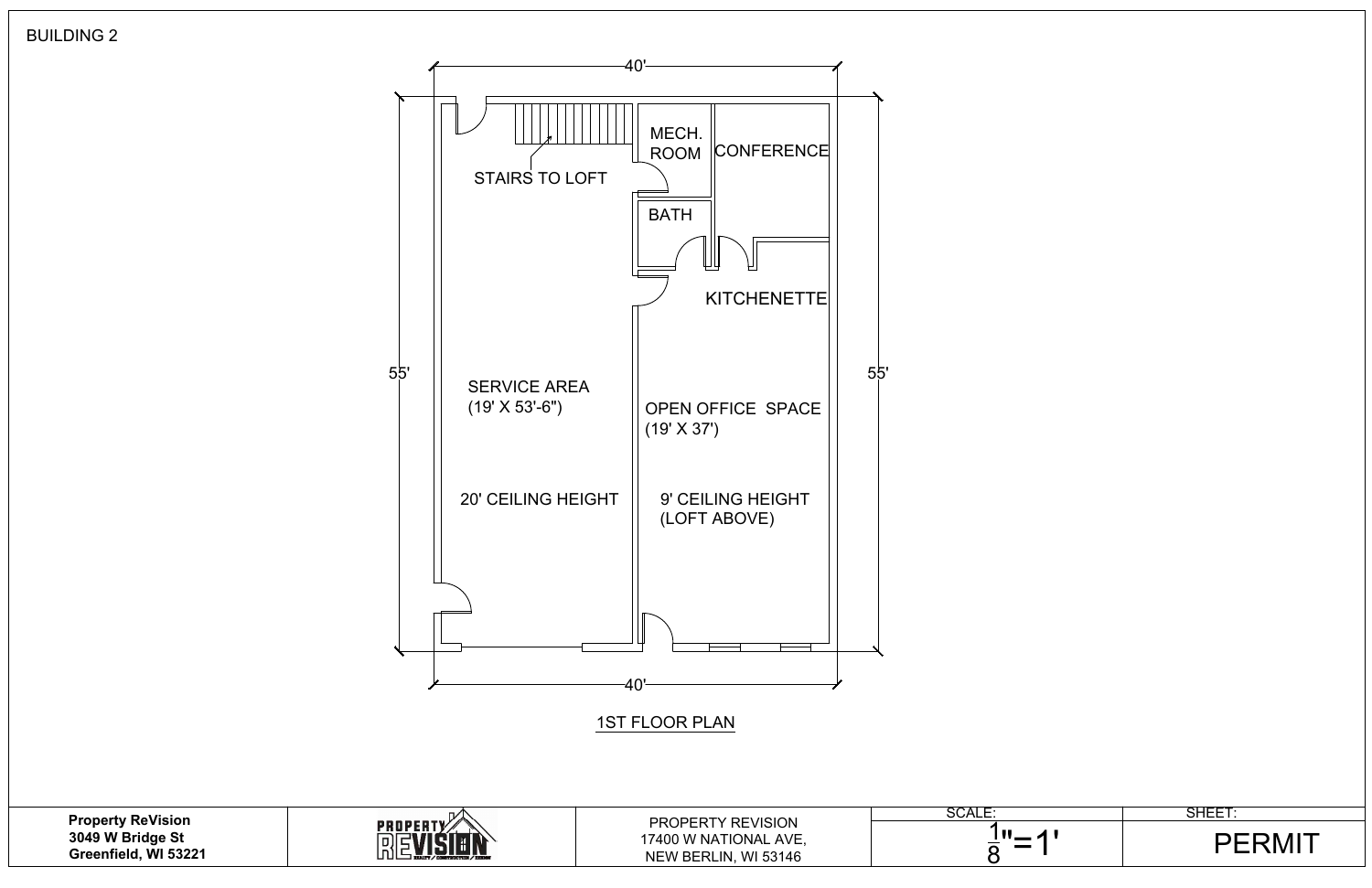

| <b>PROPERTY REVISION</b> |
|--------------------------|
| 17400 W NATIONAL AVE,    |
| NEW BERLIN, WI 53146     |



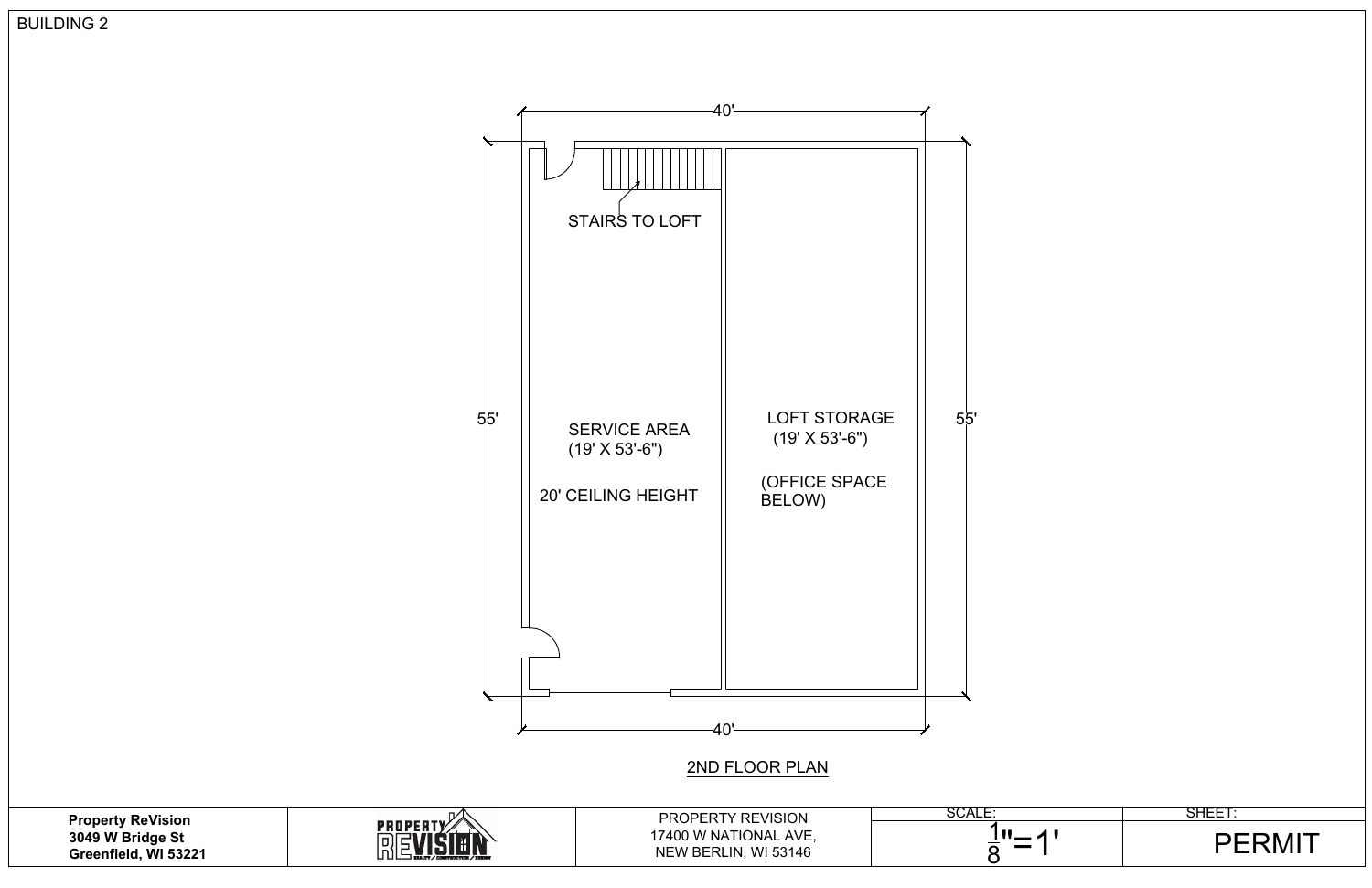

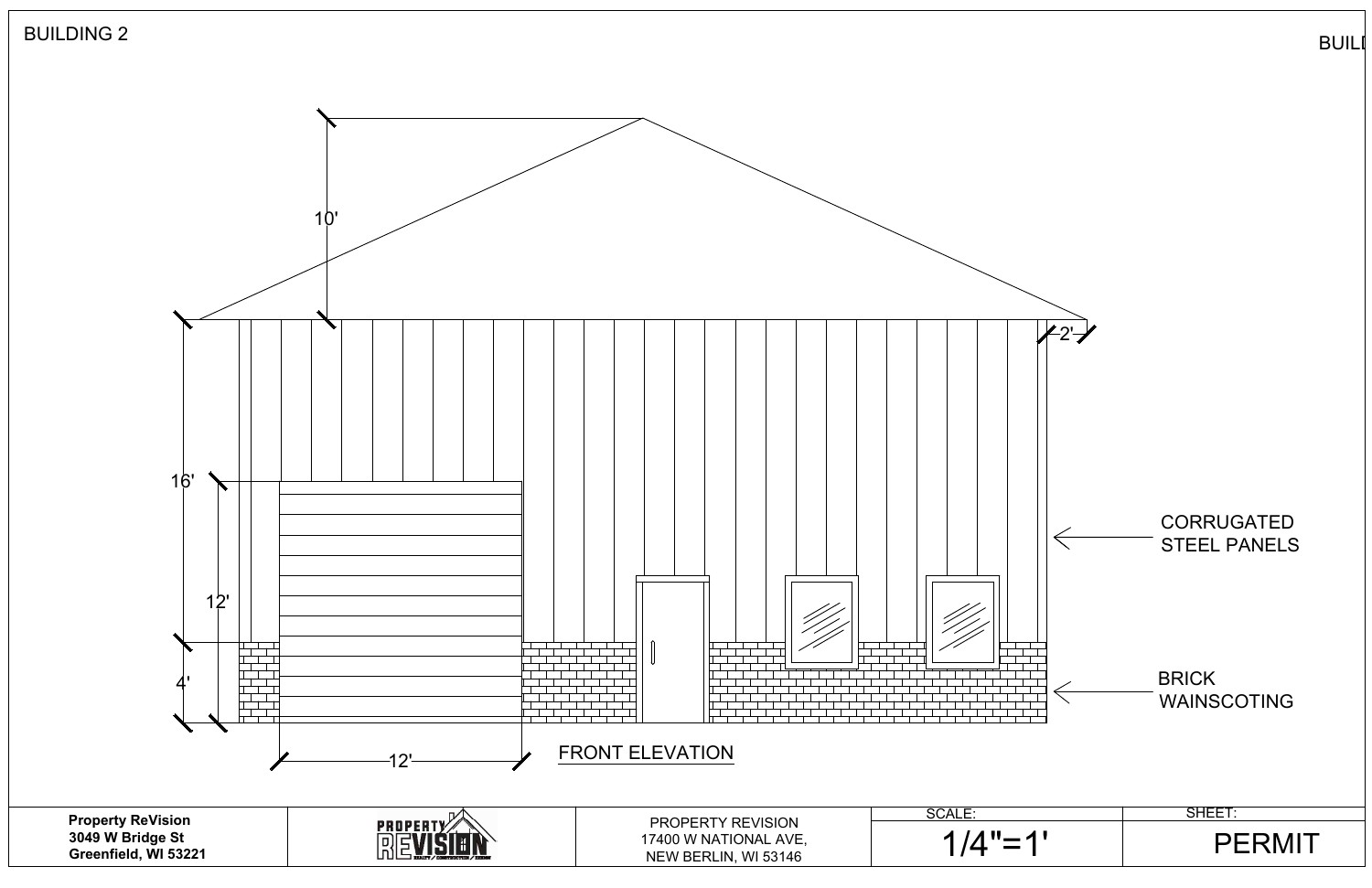| <b>BUILDING 2</b> |                       |                                                               |  |  |  |              |  |  |  |  |  |  |                                                                    |  |  |  |  |  |  |                       |  |  |  |  |  |                         |  |                          |                                          |  |
|-------------------|-----------------------|---------------------------------------------------------------|--|--|--|--------------|--|--|--|--|--|--|--------------------------------------------------------------------|--|--|--|--|--|--|-----------------------|--|--|--|--|--|-------------------------|--|--------------------------|------------------------------------------|--|
| <b>METAL ROOF</b> |                       |                                                               |  |  |  |              |  |  |  |  |  |  |                                                                    |  |  |  |  |  |  |                       |  |  |  |  |  |                         |  |                          |                                          |  |
|                   |                       |                                                               |  |  |  |              |  |  |  |  |  |  |                                                                    |  |  |  |  |  |  |                       |  |  |  |  |  |                         |  |                          |                                          |  |
|                   |                       |                                                               |  |  |  |              |  |  |  |  |  |  |                                                                    |  |  |  |  |  |  |                       |  |  |  |  |  |                         |  | 27                       |                                          |  |
|                   | 16'                   |                                                               |  |  |  |              |  |  |  |  |  |  |                                                                    |  |  |  |  |  |  |                       |  |  |  |  |  |                         |  | $\overline{\phantom{0}}$ | <b>CORRUGATED</b><br><b>STEEL PANELS</b> |  |
|                   | $\mathbf{4}^{\prime}$ |                                                               |  |  |  |              |  |  |  |  |  |  | <b>RIGHT ELEVATION</b>                                             |  |  |  |  |  |  |                       |  |  |  |  |  |                         |  | BRICK                    | <b>WAINSCOTING</b>                       |  |
|                   |                       | Property ReVision<br>3049 W Bridge St<br>Greenfield, WI 53221 |  |  |  | PROPERTY AND |  |  |  |  |  |  | PROPERTY REVISION<br>17400 W NATIONAL AVE,<br>NEW BERLIN, WI 53146 |  |  |  |  |  |  | SCALE:<br>$1/4" = 1'$ |  |  |  |  |  | SHEET:<br><b>PERMIT</b> |  |                          |                                          |  |
|                   |                       |                                                               |  |  |  |              |  |  |  |  |  |  |                                                                    |  |  |  |  |  |  |                       |  |  |  |  |  |                         |  |                          |                                          |  |

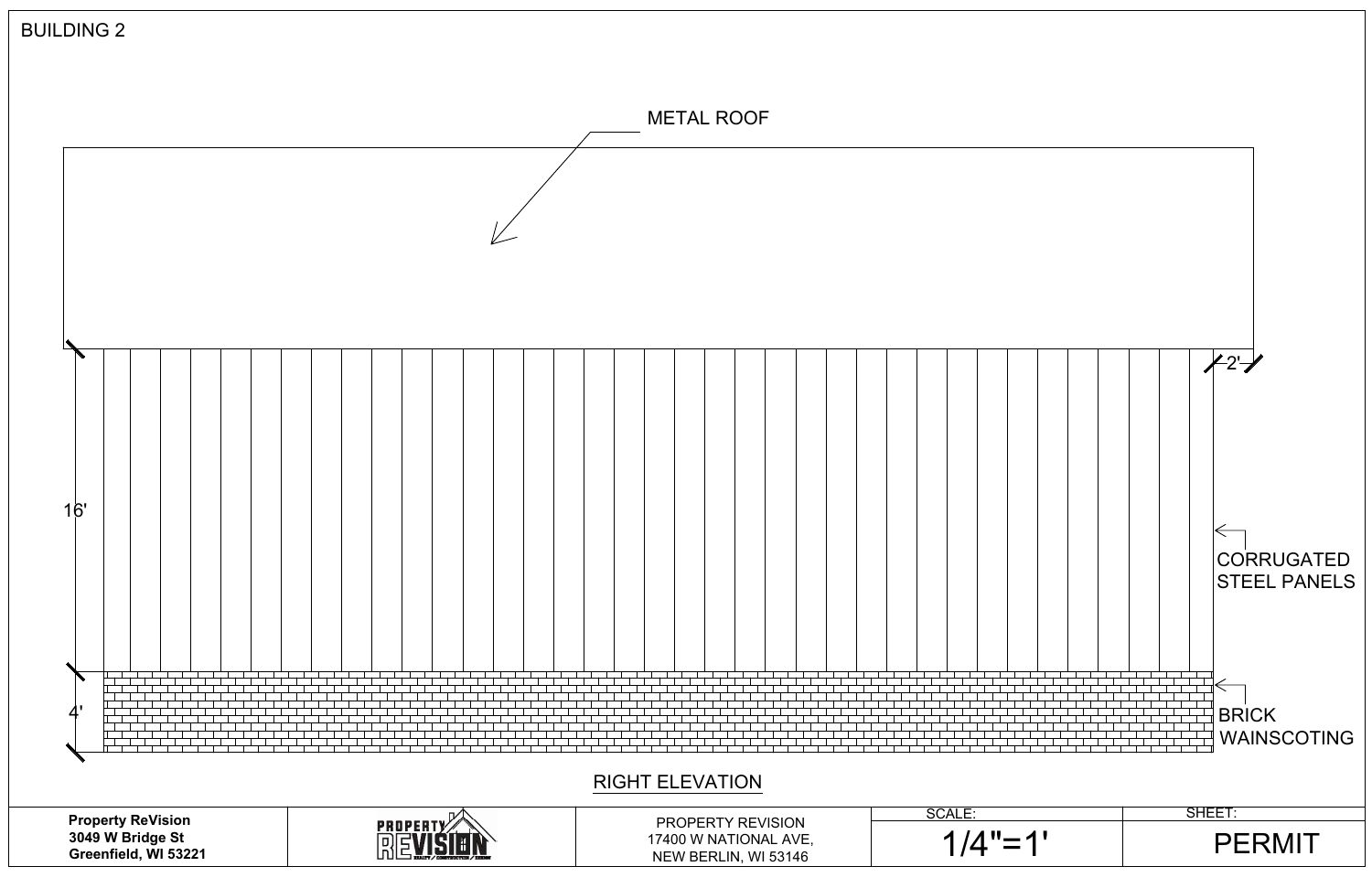